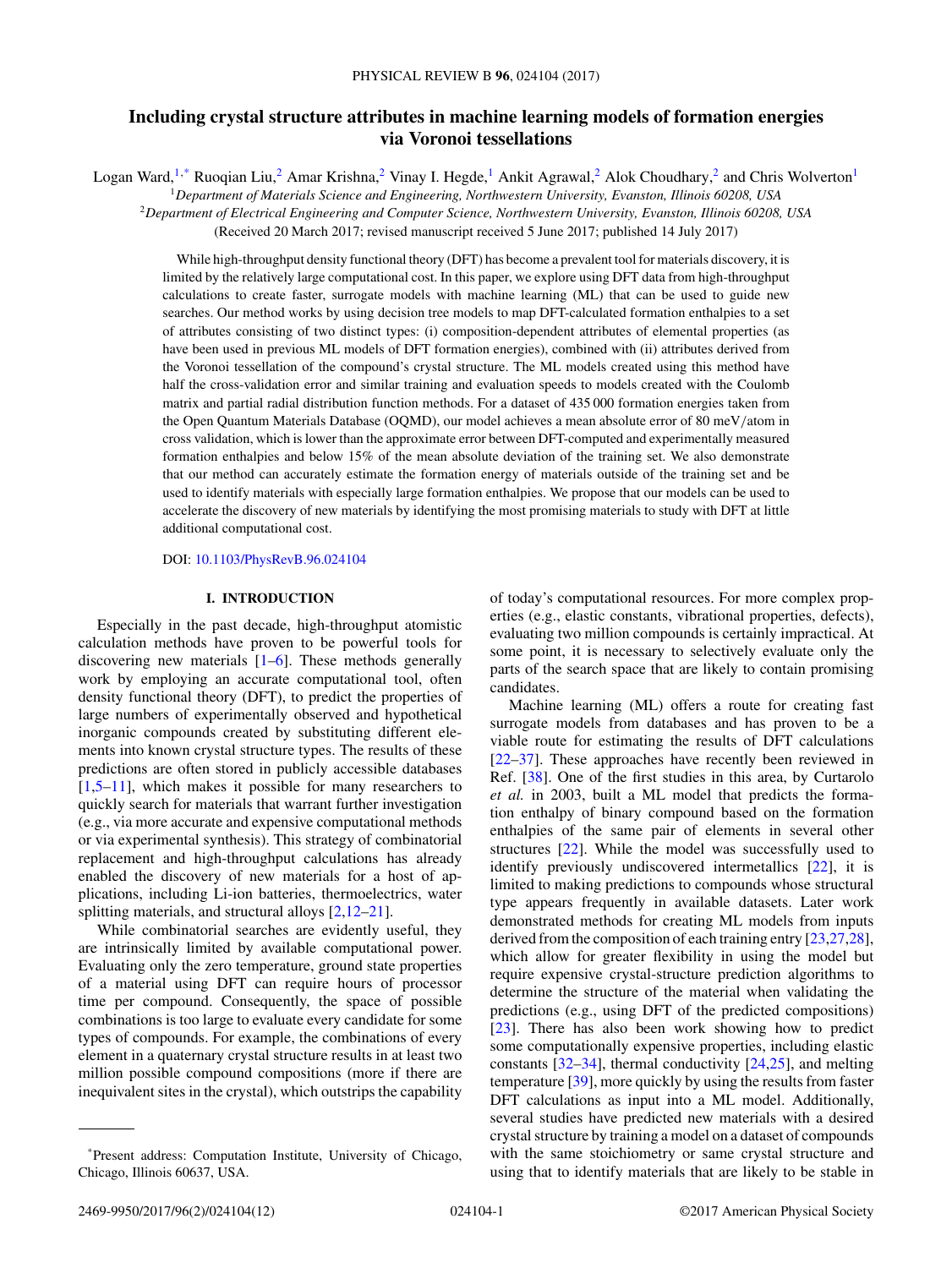a much larger set [\[29,40,41\]](#page-11-0). However, to fully leverage the amount of information available in high-throughput databases to discover new materials, one needs a reliable and fast method for predicting properties given any crystal structure—such a method remains elusive.

Several different strategies for building ML models based on the crystal structure of a material have already been proposed. These methods are composed of two main components: (1) a numerical representation that describes each compound's crystal structure and composition and (2) a choice of ML algorithm. These methods include work by Faber *et al.* [\[30\]](#page-11-0), Schütt *et al.* [\[42\]](#page-11-0), and Seko *et al.* [\[43\]](#page-11-0) that each constructed kernel ridge regression (KRR) models using several different representations. Faber *et al.* trained a ML model on 3938 entries taken from the Materials Project with a Coulomb-matrix (CM)-based representation and achieved a 370 meV*/*atom mean absolute error (MAE) in cross validation [\[30\]](#page-11-0). Schütt *et al.* constructed a ML model to predict the density of states at the Fermi level with a representation based on the partial radial distribution function (PRDF) and showed that it could be used to predict this quantity for crystal structures outside of the original training set [\[42\]](#page-11-0). More recently, Seko *et al.* created a model for cohesive energy using a representation based on four different kinds of structural descriptors and observed a root mean squared error (RMSE) of 41 meV*/*atom in cross validation using a dataset of 18 903 entries consisting only of compounds based on a select set of 49 different structures and 35 elements [\[43\]](#page-11-0). These methods are quite promising; the best cross-validation accuracies reported to date are comparable to or lower than various estimates for the error between DFT and experiment for formation enthalpies (50–100 meV*/*atom [\[4,](#page-10-0)[44\]](#page-11-0)) and reaction energies of oxides (∼25 meV*/*atom [\[45\]](#page-11-0)). However, such exceptional accuracy has yet to be demonstrated on datasets that include as diverse a range of structures and compositions as those in modern DFT databases. Additionally, as we will demonstrate in this paper, these existing methods are impractical to use with the datasets as large as those currently available. Overall, while promising, there is a need for improvements in methods that can link crystal structure and properties with ML.

In this paper, we demonstrate an approach for predicting properties of crystalline compounds using a representation consisting of attributes derived from the Voronoi tessellation of its structure that is both twice as accurate as existing methods and can scale to large training set sizes. Additionally, we designed our representations to be insensitive to changes in the volume of a crystal, which makes it possible to predict the properties of the crystal without needing to compute the DFT-relaxed geometry as input into the model. In this paper, we use a large dataset from the Open Quantum Materials Database (OQMD) to benchmark this new method against existing representations used in the literature (the CM and PRDF methods) using cross validation. Then, to understand the limitations of our approach, we employ cross validation to assess whether the new structural descriptors impact the accuracy of our ML models and to determine which types of compounds yield the highest error rates. Finally, we validate the ability of our model to make predictions of the formation enthalpy of materials outside our currently available training data and to identify materials with strongly negative formation enthalpies given only the structure prototype and composition but not the DFT-relaxed equilibrium geometry and lattice parameters. We envision that this model can be used to screen potential materials based on stability before more expensive calculation techniques are used and, thereby, enable faster high-throughput searches for new materials.

### **II. METHODOLOGY—CONSTRUCTING THE ML MODEL**

Our approach is composed of two distinct steps: (1) representing a compound's composition and crystal structure as a set of quantitative attributes and (2) using ML to extract patterns that relate those attributes to the property of interest. We describe both steps in this section, along with the resource used to provide training data for these models.

#### **A. Training data**

All training data for the ML models created in this paper were extracted from the OQMD [\[4,5\]](#page-10-0). At the time that the data used here were collected, the OQMD contained the results of DFT calculations for 435 792 unique compounds (i.e., unique combinations of composition and crystal structure) all performed with the Vienna *Ab Initio* Simulation Package (VASP) [\[46,47\]](#page-11-0). We employed the crystal-structure matching tools in qmpy to ensure that each entry in the dataset is unique [\[48\]](#page-11-0). Detailed settings for VASP used in the OQMD are described in Ref. [\[4\]](#page-10-0). The OQMD contains over 30 k entries corresponding to entries from the Inorganic Crystal Structure Database (ICSD) [\[49\]](#page-11-0), and the remainder are predominantly hypothetical structures created by replacing elements in known crystal structures with different elements. As described in later subsections, we use several unique subsets of this database, which include using only the entries from the ICSD. All datasets are available in the Supplemental Material [\[50\]](#page-11-0) for this paper.

### **B. Representation of crystalline compounds—crystal structure and composition**

The representation of a crystalline compound is designed to transform the composition and crystal structure of the compound into a list of quantitative attributes that serve as input into a ML model. Following previous discussions of the desired features of representations for materials [\[29,42,51–54\]](#page-11-0), we also assert that representations for crystalline compounds should be quick to compute and capture all relevant features of a composition+structure in a compact list of attributes. Additionally, we suggest several other desirable features specific to building representations for crystal structures. First, these attributes should also be insensitive to the choice of a unit cell (i.e., primitive cells, conventional cells, and supercells of the same structure should all have the same representation). Additionally, as our goal in using these models is to estimate the stability of a crystal structure before employing DFT, we also assert that representation should fulfill two other requirements to be predictive. For one, the representation should not rely on knowledge of the DFT-relaxed lattice parameters and internal degrees of freedom and at least be invariant to changes due to simple dilation or contraction of the lattice. Also, the representation should be designed such that small changes in the structure (e.g., perturbations in atomic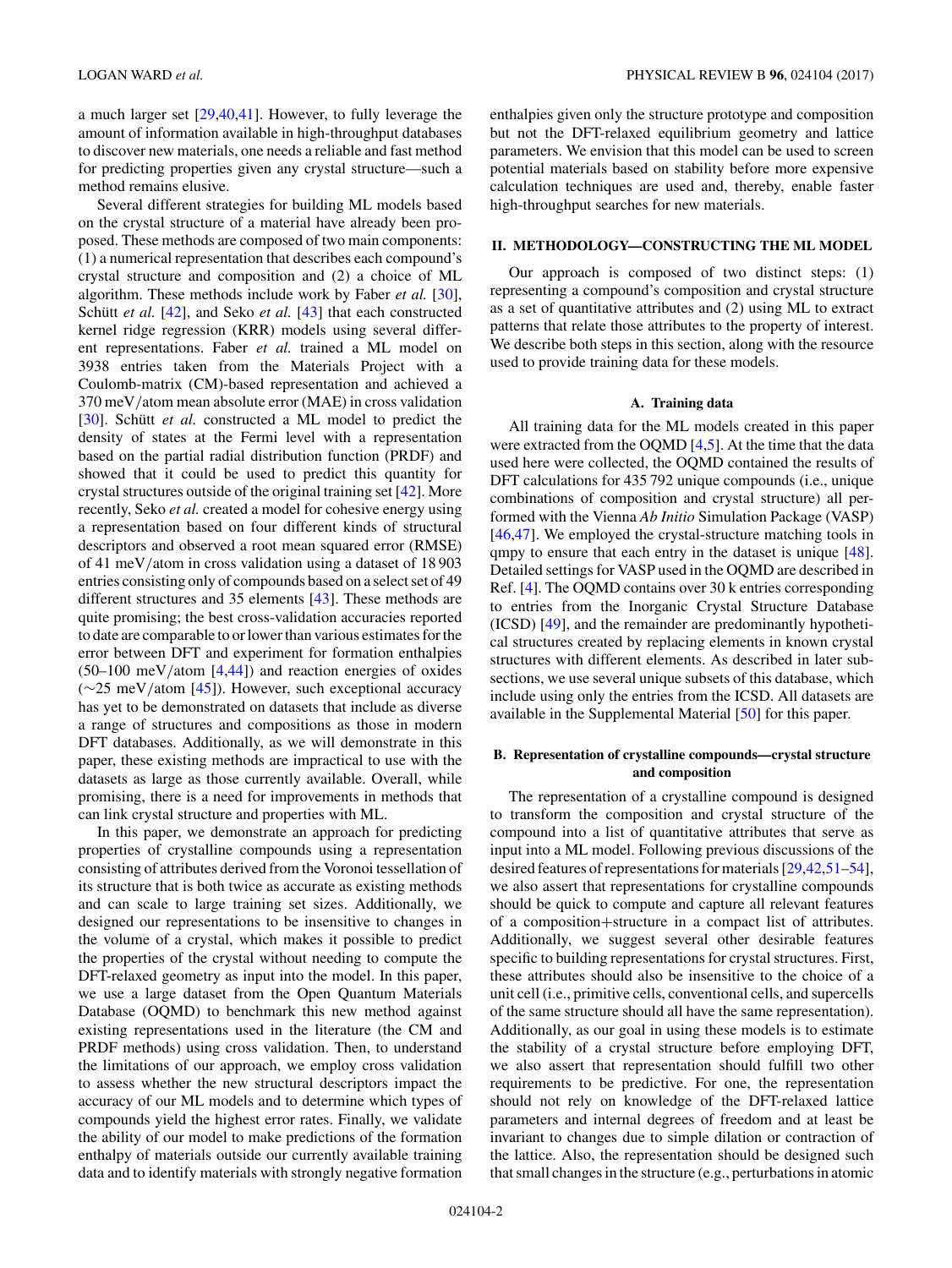position) do not result in unphysical, discontinuous changes in attributes.

Considering all of these constraints, we created a representation for crystalline compounds based on the Voronoi tessellation of the structure [\[55\]](#page-11-0). The Voronoi tessellation of a crystal partitions space into the so-called Wigner-Seitz cells of each atom, which encompass the region closer to that atom than any other atom [\[56\]](#page-11-0). This tessellation is uniquely defined for a crystal structure and is insensitive to the choice of unit cell (e.g., primitive or conventional). The faces of a Voronoi polyhedron correspond to the nearest neighbors of an atom, which provides an unambiguous way of describing its local environment. To create attributes, we compute many characteristics of the local environment of each atom (described below) and then measure statistics about the distribution of these characteristics across all atoms in the unit cell. These attributes are designed in such a way that they are unaffected by unit cell selection or by changing the volume of the unit cell. Our attributes are dependent on changes in the ratios between lattice parameters (e.g., *c*/*a* for tetragonal structures) and internal degrees of freedom. However, as we will demonstrate later, the effect of changes in these parameters upon relaxation on the output of a ML model is often minor. Furthermore, we also weigh the contribution of each neighboring atom to each attribute according to the area of its corresponding face on the Voronoi cell. In this way, the attributes are stable against discontinuities caused by addition or removal of facets in the tessellation caused by small deformations in the structure, as shown in Fig. S1 in the Supplemental Material [\[50\]](#page-11-0).

We use the Voronoi tessellation and composition of the structure to create several different categories of attributes. In these descriptions, *n* is an index to a face of a single cell in the tessellation. Each cell corresponds to the volume around a single atom, and each face of the cell corresponds to a specific nearest neighbor to that atom. To generate attributes, we consider both properties of the face (e.g., area), which are not dependent on composition, and the identities of the neighboring atom, which are affected by composition.

(1) Effective coordination number based on the mean, maximum, minimum, and mean absolute deviation in the effective coordination number of each atom, which is computed using the equation,

$$
CN_{\text{eff}} = \frac{\left(\sum_{n} A_{n}\right)^{2}}{\sum_{n} A_{n}^{2}},\tag{1}
$$

where  $A_n$  is the surface area to face *n* and the sum  $\Sigma_n$  is over all faces of the Voronoi cell. This formula reverts to the number of faces on the cell for cells with equally sized faces (e.g., 12 for fcc) and leads to smaller coordination numbers for structures with unequal faces (e.g., 11.96 rather than 14 for bcc).

(2) Structural heterogeneity attributes that measure the variation in local environments around each atom, including statistics regarding the mean bond length about each atom, the variation in bond length between each neighbor of an atom, and variation in the volume between each Voronoi cell. To make these attributes insensitive to volume changes, the bond lengths are normalized by the mean bond length of all atoms and the cell volumes are normalized by the mean cell volume.

(3) Chemical ordering attributes that are computed using Warren-Cowley-like ordering parameters [\[57\]](#page-11-0) of the first, second, and third neighbor shells, weighted according to face sizes of each neighboring atom. We define the ordering parameter to be specific to each type of atom in the structure. For the first shell, the ordering parameter is defined as

$$
\alpha(t) = 1 - \frac{\sum_{n} A_n \delta(t - t_n)}{x_t \sum_{n} A_n},
$$
\n(2)

where  $\alpha(t,s)$  is the weighted ordering parameter for type,  $x_t$  is the atomic fraction of type *t* in the crystal,  $t_n$  is the type of the atom corresponding to face  $n$ , and  $\delta$  is the delta function. To make the number of attributes the same regardless of the number of elements in the crystal and insensitive to unit cell choice, we measure the mean absolute value of ordering parameters for each atom in the lattice for each type in the crystal. Consequently, crystals with ordered arrangements (e.g., rock salt) will have values of these attributes closer to 1, and more random arrangements will be closer to zero.

To compute this ordering attribute for the second and third neighbor shells, we first compute all nonbacktracking paths of length two or three, respectively, through the network defined by the atoms whose cells share faces in the tessellation. We then assign each step in each path a weight proportional to the fraction of surface area corresponding to the Voronoi face associated with that step (e.g., a face that takes up 10% of the surface area of a cell has a weight of 10%), and each path is assigned a weight equal to the product the weights of each of its step. The ordering parameter is then computed using a similar formula to Eq. (2),

$$
\alpha(t,s) = 1 - \frac{\sum_{p} w_{p} \delta(t - t_{p})}{x_{t}},
$$
\n(3)

where *s* is the index of the shell,  $\Sigma_n$  is the overall *s*-length path,  $w_p$  is the weight of each path, and  $t_p$  is the type of the atom at the end of the path. In this way, paths that involve small faces have a small contribution to the ordering attribute, which ensures that it is stable against small deformations. Full details of this calculation are available in the Supplemental Material [\[50\]](#page-11-0).

(4) Maximum packing efficiency, which can be computed by finding the largest sphere that fits inside each Voronoi cell. For example, the maximum packing efficiency for fcc is  $0.74$ by this definition.

(5) Local environment attributes that are computed by comparing the elemental properties of the element of each atom to those of its nearest neighbors using the relationship

$$
\delta_p = \frac{\sum_n A_n |p_n - p_i|}{\sum_n A_n},\tag{4}
$$

where  $p_n$  and  $p_i$  are values of an elemental property (e.g., electronegativity) of the atom corresponding to face *n* and central atom, respectively. For this paper, we compute the mean, mean absolute deviation, maximum, minimum, and range of this value for all atoms in a structure for 22 different elemental properties (e.g., atomic number), which are listed in Table S1 in the Supplemental Material [\[50\]](#page-11-0). For example, each atom in rock salt NaCl is surrounded by only atoms of the opposite type. The absolute difference between the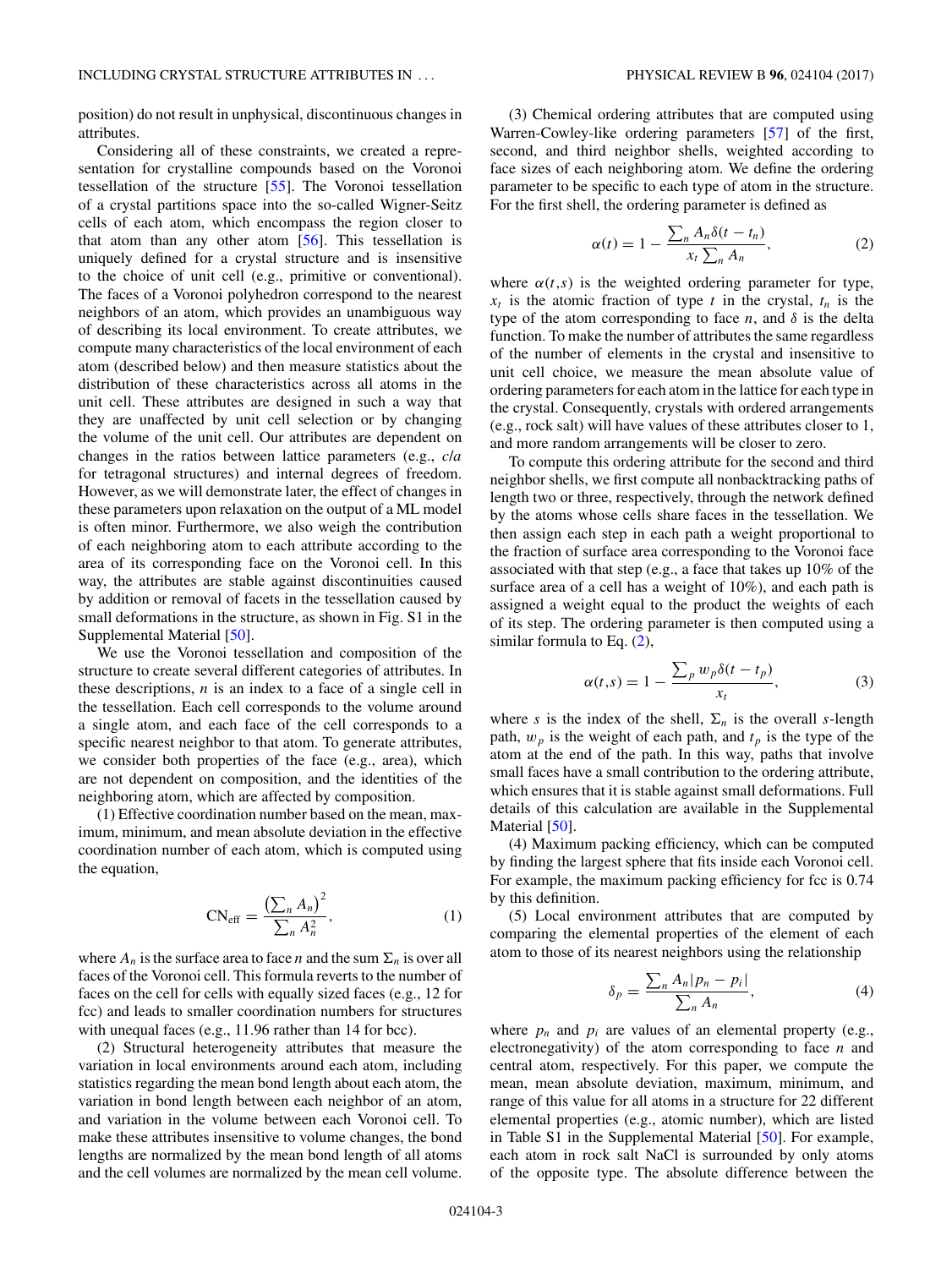electronegativity of each atom and its neighbors is therefore 2.23 (the difference between Na and Cl), and the mean across the entire structure is also 2.23. As all atoms have the same value for this property, the range and mean absolute deviation are both zero.

(6) Composition-based attributes based on the fractions of each element are present in the structure. These attributes are described in recent work by Ward *et al.* [\[27\]](#page-11-0):

(a) Stoichiometric attributes that depend on the fractions of each element and not what those elements are.

(b) Elemental-property-based attributes that are based on statistics of the elemental properties of all atoms in the crystal.

(c) Electronic structure attributes, which depend on the fraction of electrons in the *s*, *p*, *d*, and *f* shells of the constituent elements, normalized by the total number of electrons in the system rather than by the element fractions [as in 6(b) in this list]. These are based on work by Meredig *et al.* [\[23\]](#page-11-0).

(d) Ionicity attributes derived from differences in electronegativity between constituent elements and whether the material can form a charge-balanced ionic compound if all elements have common oxidation states.

Further details about the attributes are described in the Supplemental Material [\[50\]](#page-11-0). In total, our method describes each material with 271 attributes. Each of these attributes can be computed using the Materials-Agnostic Platform for Informatics and Exploration (Magpie) and the Versatile Atomic-Scale Structure Analysis Library (Vassal), which are both freely available under open source licenses [\[58,59\]](#page-11-0). Example input files and the datasets used in this paper are also included as Supplemental Material [\[50\]](#page-11-0).

#### **C. The ML technique**

For the ML algorithm, we chose to use the random forests (RF) algorithm proposed by Breiman due to its superior performance and robustness against overfitting [\[60\]](#page-11-0). The RF algorithm works by aggregating the results of several decision trees, each built from a random subset of training examples and attributes. Each decision tree is composed of a series of decision rules (e.g., packing efficiency *>*0.5) learned by partitioning data into subsets that minimize intrasubset variation of class values, which are formation enthalpies in this case. This partitioning process is repeated recursively (i.e., on each subset generated by the previous rule), forming a tree where each branch is a different decision rule. The leaves of the tree are each assigned a value of formation enthalpy that maximizes fitness to the training set. In the RF algorithm, this decision tree generation process is repeated several times with a different subset of the training set, and the predictions made from all decisions trees are averaged to predict the class value of new data.

In modeling our problem, we used an ensemble of 50 decision trees for all ML models created based on the ICSD dataset and 100 decisions trees for ML models created with the full OQMD dataset. We also investigated increasing the number of trees as the training data increases, but no notable improvement was observed. Models were constructed using the Scikit-Learn library in Python [\[61\]](#page-11-0) and the Weka ML library in Java [\[62\]](#page-11-0).

#### **D. Alternate representations—CM and PRDF**

In this paper, we compare our new representation against the CM [\[30\]](#page-11-0) and PRDF [\[42\]](#page-11-0) matrix approaches. Both methods use KRR as the base ML algorithm, which performs linear regression where the inputs into the linear model are based on the similarity between a new observation and each entry in the training set. This similarity metric is often designed specifically for each problem, and the CM and PRDF methods primarily vary in the choice of metric used to compare two crystal structures.

The PRDF method expresses the similarity between two structures based on a matrix defined by PRDF [\[42\]](#page-11-0). Each row of this matrix corresponds to the radial distribution function between a different pair of elements, and the matrix contains all possible pairs of elements. For instance, one row is the Li-Cl RDF, which describes the frequency of Li and Cl atoms a certain distance apart in the structure. To compute the difference between two structures, one generates this matrix for both structures and computes the Frobenius norm of the difference between the two matrices.

The CM method is based on a representation that was originally developed for molecules [\[63\]](#page-11-0). In this representation, one computes a matrix that is related to the Coulomb repulsion between the atomic nuclei in the material

$$
C_{ij} = \begin{cases} 0.5Z_i^{2.4} & \text{if } i = j \\ \frac{Z_i Z_j}{r_{ij}} & \text{if } i \neq j \end{cases}
$$
 (5)

where  $Z_i$  is the atomic number of atom *i* and  $r_{ij}$  is the distance between atoms *i* and *j*. To compare two structures, one first computes the eigenvalues of the CM for both structures and then subtracts the two lists of eigenvalues (padding with zeros to make them the same length). More recently, Faber *et al.* proposed several modifications to the CM to account for periodic boundary conditions [\[30\]](#page-11-0). Of their proposed modifications, we use the sine matrix approximation, which they found to lead to the lowest cross-validation error when predicting formation enthalpy.

For both methods, we optimized the hyperparameters for the KRR learning algorithm and, for the PRDF matrix, the cutoff radius and bin size used for the RDF. In both cases, we used a grid search technique. All parameters were varied to maximize the performance of each model at a training set size of 3000 entries. With this technique, we were able to reproduce the observed cross-validation error of the CM reported in Ref. [\[30\]](#page-11-0). Our implementation for both of these methods is available as part of Magpie [\[58\]](#page-11-0).

### **III. RESULTS—CHARACTERIZING MODEL PERFORMANCE**

In this section, we characterize several different aspects of our new ML technique. First, we benchmark our technique to existing methods by comparing their cross-validation accuracy. Then, we analyze the predictions where our model performs least accurately to determine where this model can be best applied. Finally, we study the effect of structural information in our representation to determine whether the model is learning the effect of structural traits on formation energy.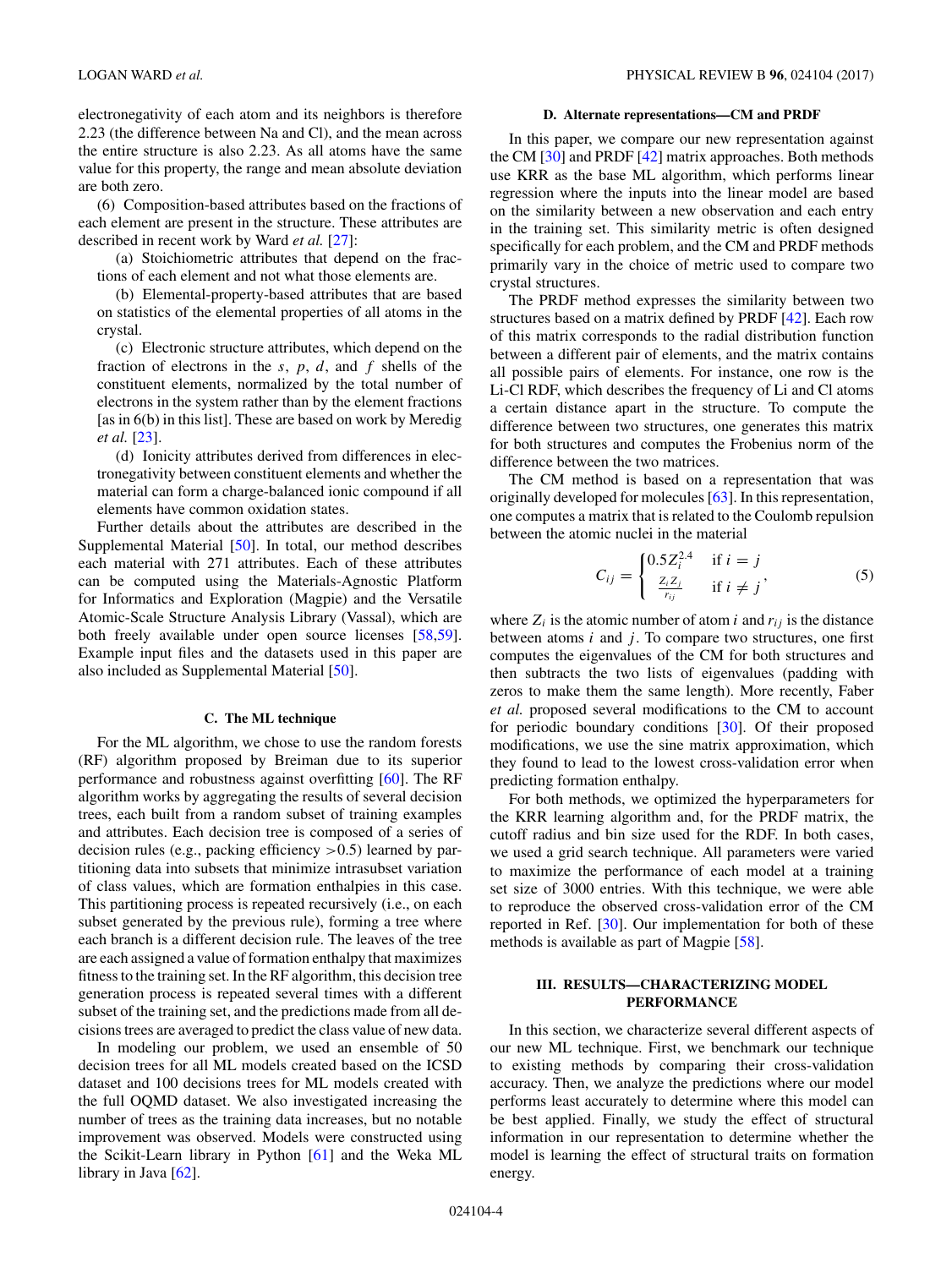

FIG. 1. MAE measured using cross validation of models created using the PRDF  $[42]$ , CM  $[30]$ , and the method presented in this paper. Each model was trained on the DFT formation energies of a set of randomly selected compounds from the ICSD and was used to evaluate 1000 distinct compounds that were also selected at random. The black, dashed line indicates the expected error from guessing the mean formation energy of the training set for all structures.

#### **A. Comparison of the Voronoi method to existing techniques**

We first use cross validation to study the ability of our technique to model the formation energy of inorganic compounds and compare its performance to existing methods. As a training set, we use the DFT-relaxed structures and formation energies of compounds in the ICSD [\[49\]](#page-11-0) that are available in the OQMD [\[4,5\]](#page-10-0). Our dataset includes 32 111 compounds and represents an unbiased sampling of all known compounds with a primitive cell size smaller than 40 atoms. To assess the effect of increasing training set size, we constructed models using randomly selected training sets with between 1 to 30 000 entries and evaluated the performance of the model on a distinct set of 1000 entries. This test strategy was selected to assess the effect of training set size on model performance. Each cross-validation test was repeated 20 times, and the performance of the model was taken to be the average over all 20 tests.

The comparison of cross-validation error for out Voronoi method with the CM and PRDF models is shown in Fig. 1. We find that the models created using our approach were more accurate than those based on the CM and PRDF methods for all training sets larger than three entries. As shown in Fig. 1, models based on our method have an MAE of 170 meV*/*atom at a training set size of 3000 entries. In contrast, we find the CM and PRDFs models to have 2.2 times and 2.8 times larger errors, respectively. At a training set size of 30 000 entries, the MAE of our model (88 meV/atom) is still significantly lower than those from the other two methods. Since the error of our models decreases with increasing training set size at a similar rate to those of the CM method and faster than those from the PRDF method, we expect our models to be more accurate even when trained with the largest available DFT formation energy datasets of between  $10^5$ – $10^6$  compounds [\[5,7\]](#page-10-0).

Beyond having a lower MAE, models created using our new method also perform better according to more outlier-sensitive performance metrics. We measured the Pearson's correlation coefficient, RMSE, and maximum absolute error for models produced using each method trained identical 30 000-entry training sets and evaluated each model with the same 1000 entry validation set. As shown in Fig. 2, each metric is better for our method than both the PRDF and CM methods. What the better performance according to these metrics suggests is that our method achieves superior accuracy without introducing a larger fraction of outliers.

To determine whether the increased accuracy is a result of the new representation or the use of the RF algorithm, we repeated the comparison between the CM and our Voronoi representations using the same ML algorithm for both. We first test both representations using KRR, and subsequently we test both using RF. For the KRR test, the error for the model using our new representation is significantly higher than when we used the RF algorithm but still lower than the CM+KRR model (see Fig. [3\)](#page-5-0). In contrast, the error rate of models created using our representation is lower than those using the CM by a factor of two when we employed RF as the learning algorithm.



FIG. 2. Formation enthalpy  $(\Delta H_f)$  computed using DFT and predicted using ML with models created using the (a) CM [\[30\]](#page-11-0), (b) PRDF [\[42\]](#page-11-0), and (c) the method proposed in this paper. Each model was trained on the same set of 30 000 entries from the OQMD and evaluated against the same validation set of 1000 compounds. The results from the validation set are shown in this figure along with several different performance metrics.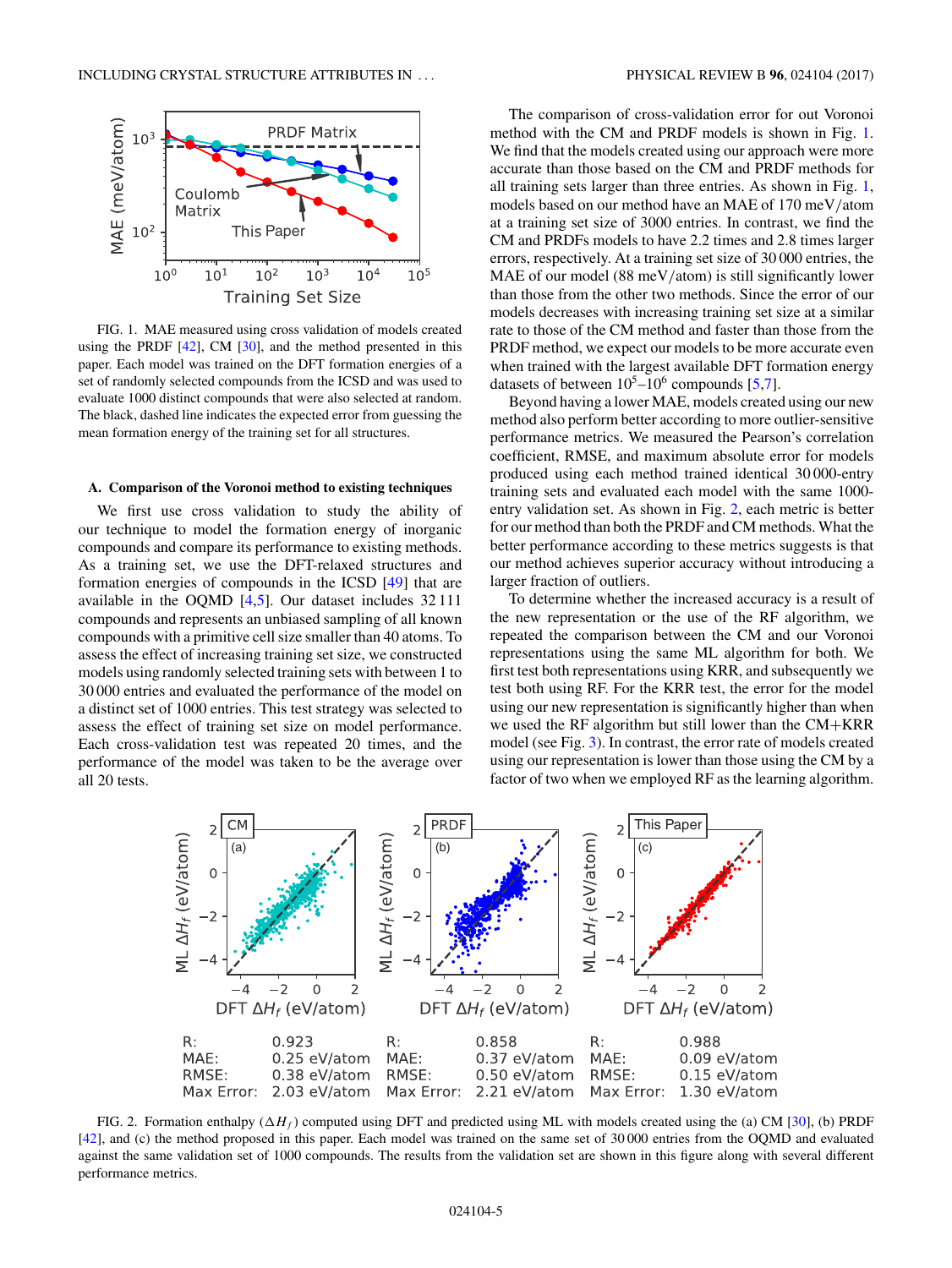<span id="page-5-0"></span>

FIG. 3. Performance of ML models for formation enthalpy created with the same ML algorithm but different representations. Each graph shows MAE for (a) KRR model and (b) RF algorithm in a cross-validation test where the model was trained on progressively larger training sets and validated against a separate test set of 1000 entries. For each algorithm, we compare the performance using the Voronoi-tessellation-based representation proposed in this paper against the CM [\[30\]](#page-11-0) and the PRDF [\[42\]](#page-11-0) matrix representations.

Consequently, we conclude that the improved accuracy of our models is a result of the new representation and not only the choice of the ML algorithm.

Additionally, we find that the training time of our method scales better with increasing training set size and has similar evaluation speed to the PRDF and CM methods. As shown in Fig. 4, as the size of the training set reaches 10 000 and more, the time taken to train and run models created using our method is comparable to the PRDF and CM methods. The training and run time of our model is dominated by the time required to compute the Voronoi tessellation used to generate the attributes, which requires approximately 0.1 s per compound on our test system and accounts for ∼98% of the model training time and *>*99% of the run time. For our training set sizes, we observe an  $O(N)$  scaling (*N* is the number of compounds in the training set) for training time due to the large, but  $O(N)$  is the calculation time for the construction of the representation. The RF ML algorithm scales with *O*(*N* log *N*), and, hence, we would eventually expect  $O(N \log N)$  scaling for large dataset sizes. For small dataset sizes, the time to



FIG. 4. Comparison of model training and running time of three different techniques to predict the formation energy of inorganic compounds: Coulomb Matrix (CM) [\[30\]](#page-11-0), Partial Radial Distribution Function (PRDF) [\[42\]](#page-11-0), and our Voronoi-tessellation-based method. Training time is the sum of attribute generation and model construction with given data. Run time is the average time taken to compute the required attributes and to evaluate the ML model for a single compound.



FIG. 5. (a) The DFT-computed formation enthalpy of a compound compared to the MAE between the DFT and machinelearning-predicted formation enthalpy of that compound during a cross-validation test. The red, dashed line indicates the 98th percentile of the MAE. (b) Comparison of the fraction of compounds that contain a certain element in our ICSD training set *P*(ICSD) to the ratio between the fraction of compounds in the 98th percentile of MAE and the fraction in the training set.

compute the Voronoi attributes makes it slower to train and run than both competing methods. However, this is not true for large datasets, and we observe parity between the two methods for training set sizes around  $10<sup>4</sup>$ . Considering that the training time for the CM and PRDF scale at the faster rate of  $O(N^3)$  for KRR, our approach will remain more feasible to train for even larger datasets. For datasets with only 30 000 entries in the training set, our method is faster to train by approximately a factor of 10 and is only slightly slower to run than the CM model—although we find (see Fig. 4) that differences in run speed are also likely to close with increasing training set size.

### **B. Testing for systematic errors in Voronoi models**

To understand where our ML model can be used the most effectively, we ran a cross-validation test and studied the compounds where the model had the highest error rates. In this cross-validation test, we withheld a random selection of 25% of the ICSD dataset used in the previous section for a test set and trained the model on the remaining 75% of the data. We repeated this test 100 times and measured the MAE for each compound over all times it appeared in the test set. Then, we selected the 643 compounds with highest 2% of MAE values (above 446 meV*/*atom) to determine which compounds are persistently the most difficult to predict accurately. We find that many of these outliers are compounds with positive formation enthalpies [see Fig.  $5(a)$ ]. In other words, many of these difficult-to-predict compounds are unstable with respect to decomposition into the elements. The fact that our model performs poorly for very unstable compounds is unsurprising since their formation energies are outliers compared to the rest of the ICSD training set, which are mostly stable.

We also find that compounds containing elements that appear the least frequently in our training set are overrepresented in the compounds with the worst MAEs. Figure  $5(b)$  shows the probability of finding a compound containing a certain element in our entire dataset [*P*(ICSD)] and the ratio between the probability of finding that element in the entries with the highest MAE [*P*(Worst)] and the probability of finding it in the entire dataset. Of all elements present in the training set, Kr, Xe, and Pa have the highest overrepresentation (a ratio of 14 for Kr) and are among the least frequently appearing elements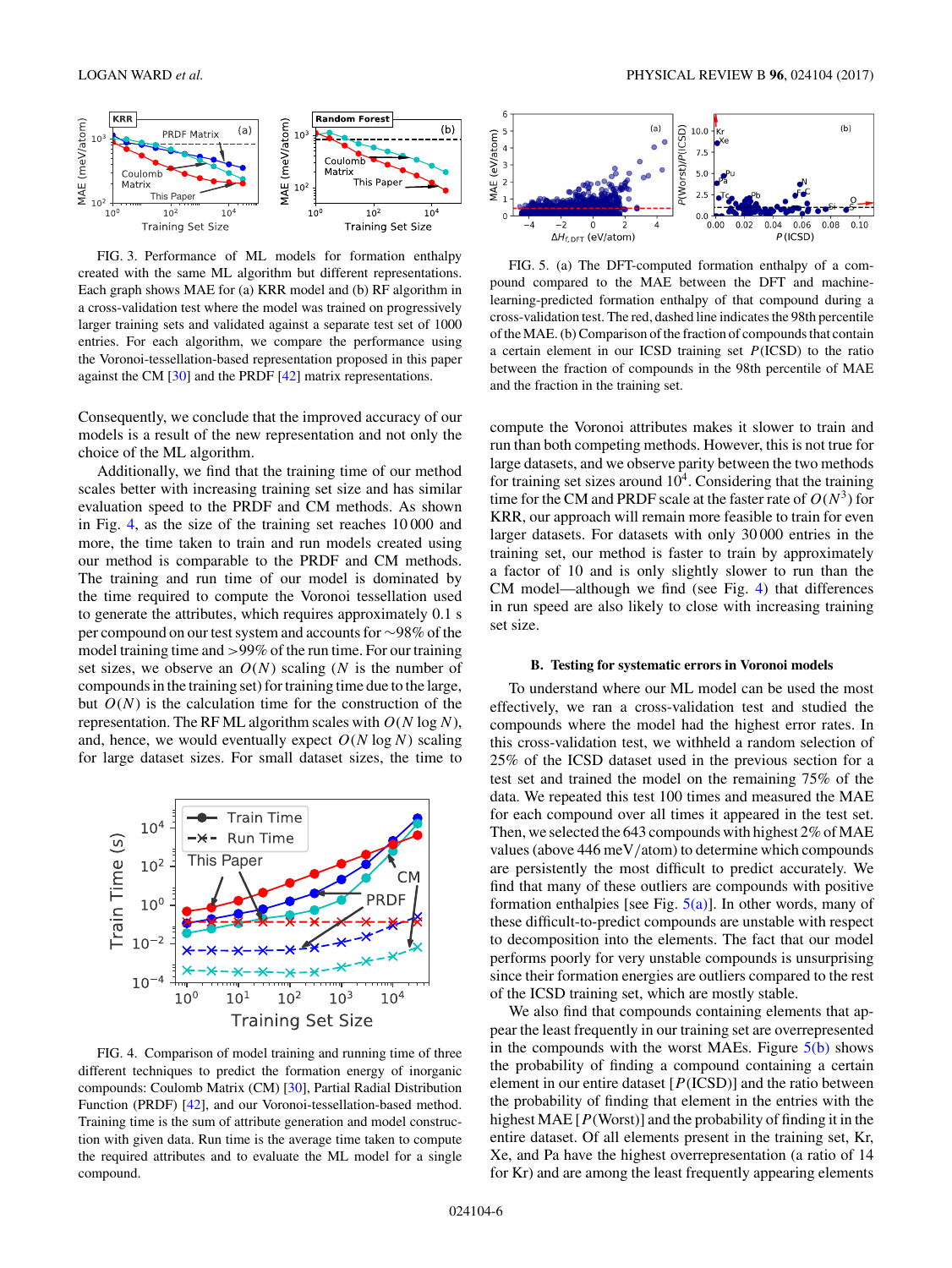in the original dataset [\[64\]](#page-11-0). From these results, we conclude that our model performance is expected to be least predictive for compounds containing elements that appear infrequently in the training data (e.g., Tc, actinides).

The two elements that are both frequently occurring and most overrepresented in our worst-performing materials are C and N. Out of the 643 compounds with the highest error, there are 43 that contain either C or N. This list of 43 C- or N-containing compounds includes many compounds of C or N with rarely observed elements (e.g., ThCN), whose presence in the list can be explained due to the few training examples with the rarely observed elements. Many of the other compounds include C or N covalently bonded with another element, such as materials containing carbonate and nitrate ions. Carbonate ions, for example, are slightly over-represented in the list of compounds with the highest errors, where 0.77% of entries in this list (5/643 compounds) contain carbonate ions compared to only 0.46% compounds in the training set at large. This prevalence of certain classes of materials containing covalent bonds in the worst predictions suggests that our model could be improved by including attributes that capture characteristics such as bond angles or using electron counting rules to characterize the types of bonds present in the structure. Beyond identifying regions to improve this model, our analysis of its failures also identifies where it can be applied with the greatest likelihood of predictive accuracy: compounds with commonly occurring elements (a significant amount of the training data).

### **C. Assessing the importance of structural information in the ML model**

As many of the attributes employed in our representation are not dependent on structure, it is important to determine the impact of the structure-dependent attributes on the accuracy of our ML models. If these structural attributes have a negligible effect, it is possible that the model is only learning from the structurally invariant (i.e., composition-based) attributes. To test the effect of including structure-dependent attributes, we replicated the cross validation described in the previous section and trained a RF algorithm with three sets of attributes: (i) only the composition-based (i.e., structure-independent) attributes, (ii) only the Voronoi-tessellation-based attributes, and (iii) all 271. As a reference, we also include the results of a RF using the CM representation. As shown in Fig.  $6(a)$ , there is little difference between the error rate of a model trained using all the attributes and the structure-independent ones. We also find that models created using only the Voronoitessellation-based attributes, (ii), have superior performance to the CM representation. Consequently, we conclude that the Voronoi-based attributes carry useful information about a material. However, given the equivalent performance for the composition-only (i) and all-attributes (iii) model in this test, it is not possible to determine whether including structural attributes can lead to an *improved* model compared to a purely composition-dependent model.

One explanation for the similar performance between a model trained on composition-only and composition-andstructure representations is that the ICSD dataset contains too few examples of multiple structures at the same composition. Consequently, there could be insufficient training data to build



FIG. 6. Performance of ML models trained on different representations in cross-validation tests using data from the (a) ICSD subset of the OQMD and (b) the entire OQMD. These include models trained using all the attributes in our proposed representation and, separately, models created using only the composition-dependent terms and only the structure-dependent terms. The results of a model created using the Coulomb matrix representation with the random forest algorithm is shown for comparison. Shaded regions represent the 90% confidence intervals.

a model that benefits from the additional structural information. To test this hypothesis, we repeated the cross-validation test using a dataset comprised of all nonduplicate entries from the entire OQMD (435 792 entries), which contains dramatically more examples of multiple structures at a single composition. Only 51% of the training entries in this dataset lack another structure at the same composition, which is lower than the 70% of entries without another example structure in the ICSD dataset used previously. With the larger dataset, we observed a significant improvement when using both the structureand composition-based attributes rather than either subset of attributes alone [as shown in Fig.  $6(b)$ ]. At a training set size of 400 000 entries, the model using structural and compositionbased attributes has an error rate around 35% lower than the composition only models—showing that there is an advantage to including crystal-structure information into ML models.

The increased accuracy of the all attributes model on the OQMD dataset is not merely an effect of training set size. At a training set size of  $10<sup>4</sup>$ , the composition-only model trained on the OQMD dataset (with fewer compositions with only one structure) has a 7% larger MAE than the all attributes model  $(185 \pm 3.5 \text{ vs } 174 \pm 2.0 \text{ meV/atom})$ . For the same training set size and the ICSD training set, the composition-only and all attributes model have approximately the same MAE (125  $\pm$  2.2 vs 126  $\pm$  1.8 meV/atom, respectively). The difference between the composition-only and all attributes model in our full OQMD test only becomes larger with increasing sample size. To further test this hypothesis, we performed a crossvalidation test using a dataset containing only compositions with multiple structures and find the MAE of the all attributes model to be significantly lower than the composition-only model (105  $\pm$  0.4 vs 158  $\pm$  0.9 meV/atom, respectively). This lower error demonstrates that there is indeed an advantage to introducing structure-based attributes into our ML models. Given the results of our previous tests, the improvement is only significant in datasets where there are sufficient training examples of multiple structures at a single composition.

### **IV. APPLYING METHOD TO PREDICTING NEW MATERIALS**

In this section, we explore using this model to assess the performance of our ML models in two applications: (1)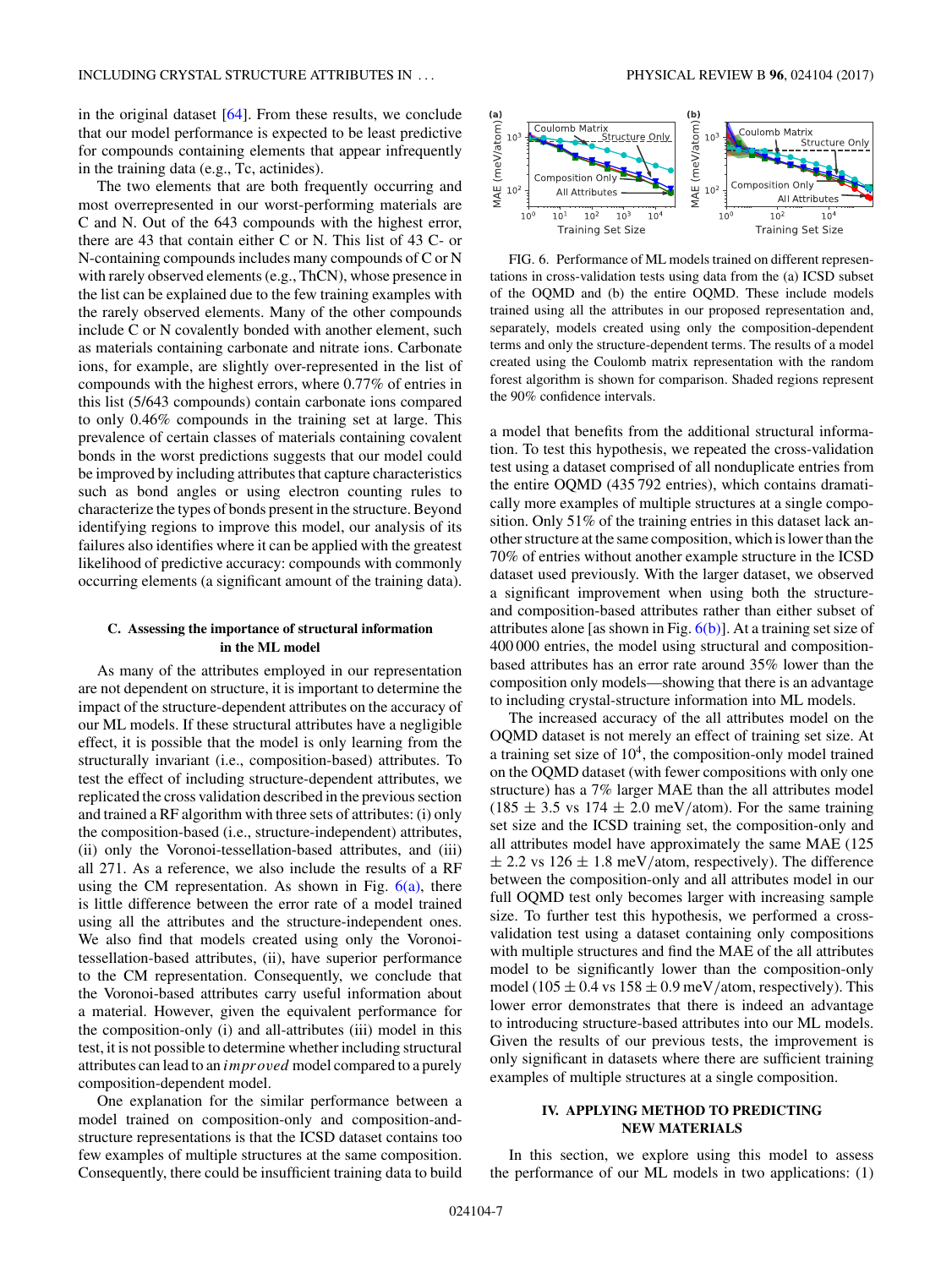<span id="page-7-0"></span>predicting the formation enthalpy of experimentally observed compounds yet to be included in the OQMD and (2) identifying which materials are most likely to be stable out of a list of compounds studied via a high-throughput search. In both cases, we also seek to determine whether our models can perform well when provided with only the unrelaxed structures that serve as input into DFT calculations. In contrast, we used the fully relaxed structures generated as output from a DFT calculation as input into our ML model in the cross-validation tests in the previous section.

#### **A. Validation with yet-unevaluated materials**

One unresolved question from our cross-validation test is whether our models can predict the formation enthalpy of a material without knowledge of the equilibrium structure. To answer this question, we used our model to predict the formation enthalpies of compounds from the ICSD that have yet to be included in the OQMD. The compounds we tested generally have large unit cell sizes, which leads to high computational costs to evaluate with DFT and makes the ability to predict their energies with ML particularly useful [\[65\]](#page-11-0). To make our model as accurate as possible, we trained a ML model on the full OQMD dataset. We then used this model to evaluate the 12 667 entries from the ICSD that had not yet been added to the OQMD, which required less than 2 hours on a 2.2 GHz CPU. We then selected a total of 45 entries from this list to validate with DFT using three different strategies: (1) randomly selecting entries, (2) selecting entries predicted to have the most negative  $\Delta H_f$ , and (3) selecting those predicted that have the largest stability (farthest below the energy of the OQMD convex hull at that composition  $[66]$ ). By studying these three different strategies separately, we can also assess how best to use our ML model in practice.

As shown in Fig. 7 and Table [I,](#page-8-0) we observed the best performance of the model in the entries that were randomly selected from the dataset—a MAE of  $119 \pm 47$  meV/atom. This is excellent accuracy when considering that these predictions were made before determining the equilibrium structure of the material. The change in the predicted formation enthalpy between the model given the input structure and fully relaxed structure was below 25 meV*/*atom for 13 out of 15 materials—far below the MAE of 80 meV*/*atom observed in cross validation. These results show that our ML model can predict the formation enthalpy of unstudied compounds with an accuracy on the order of 100 meV*/*atom, and the predictions of our model are relatively insensitive to structural relaxations.

The MAE for materials selected by finding those with minimal  $\Delta H_f$  was generally higher,  $177 \pm 64$  meV/atom, but our model was successful in locating materials with especially large formation enthalpies. The worst-performing entry in this dataset,  $CeF_4$ , is likely is an outlier because the DFT calculations in the OQMD treat Ce with only three valence electrons [\[4\]](#page-10-0). Consequently, the  $Ce^{4+}$  is not modeled correctly, and formation enthalpy for  $CeF_4$  will be more positive than what might be expected based on Ce in other oxidation states and the behavior of other metal-fluoride salts. There are four examples of  $Ce^{4+}$  in the list of the worst 2% of predictions described in Sec. [III B](#page-5-0) (CeO<sub>2</sub>, BaCeN<sub>2</sub>, Li<sub>2</sub>CeN<sub>2</sub>, and  $Ce<sub>2</sub>SeN<sub>2</sub>$ ), and the ML predicts a more negative formation



FIG. 7. Comparison of formation enthalpies  $(\Delta H_f)$  predicted using ML and computed using DFT. The ML model was trained on the formation enthalpies of all 435 792 nonduplicate entries from the OQMD. Each material was selected from a list of 12 667 entries from the ICSD that have yet to be included in the OQMD using three different strategies: (green squares) random selection, (blue diamonds) predictions with the lowest  $\Delta H_f$ , and (red circles) with the largest, negative difference between the predicted  $\Delta H_f$  and the OQMD convex hull.

enthalpy than DFT in all cases, just as observed for CeF4. Provided with enough training examples, it is possible for our model to learn the abnormal behavior of  $Ce^{4+}$ , but it apparently lacks the ability with the current training set. If we exclude this compound from the analysis, the error rate in our test is only  $148 \pm 41$  meV/atom. Regardless, the accuracy levels observed in these tests is sufficiently high to successfully identify materials with exceptionally low  $\Delta H_f$ . All compounds selected based on minimal formation enthalpy are within the 97th percentile (99.4th without  $CeF_4$ ) and, on average, above the 99.5th percentile of all compounds in the ICSD. While the numerical accuracy of predictions is slightly worse when preferentially selecting large formation enthalpy materials than when randomly selecting materials, we do find it sufficient to identify which materials are most likely to have a large, negative formation enthalpy out of a large dataset.

Of our three selection strategies, the accuracy of our predictions was worst when selecting materials predicted to be the most stable relative to other compounds. In this test case, our error rates were  $766 \pm 125$  meV/atom, which is approximately the error expected when guessing the mean formation enthalpy of the OQMD training set for all compounds. This poor performance could be a result of the biasing effect described by Faber *et al.* [\[29\]](#page-11-0). In their paper, Faber *et al.* observed a low success rate when selecting Elpasolite materials based on the predicted stability with reference to other compounds. They attributed this low success rate to this strategy of selecting materials "systematically favor[ing] those [predictions] with negative ML formation energy errors" [\[29\]](#page-11-0). Consistent with their observation, nearly all of our predictions made with this strategy have negative formation enthalpy errors and are well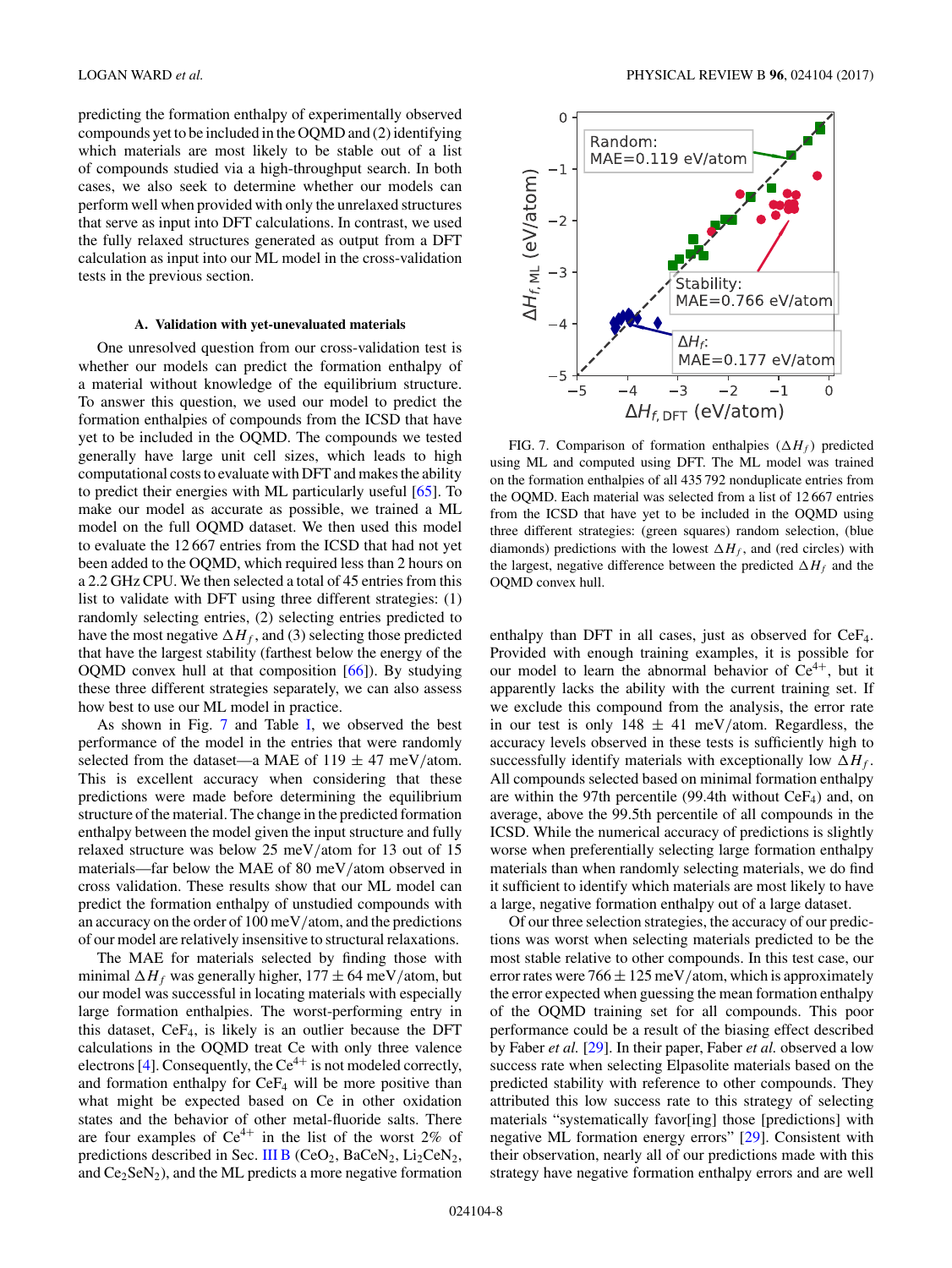## <span id="page-8-0"></span>INCLUDING CRYSTAL STRUCTURE ATTRIBUTES IN . . . PHYSICAL REVIEW B **96**, 024104 (2017)

TABLE I. Performance of the ML algorithm in predicting the formation enthalpy  $(\Delta H_f)$  of 45 materials outside of the training set that were selected with three different strategies. The DFT computed value is compared to the ML prediction using the structure provided to DFT (before relaxation) and the relaxed, output structure.

|                          | Composition                         | $\Delta H_f$ , DFT<br>(eV/atom) | <b>Before Relaxation</b>       |                    | <b>After Relaxation</b>        |                     |                    |
|--------------------------|-------------------------------------|---------------------------------|--------------------------------|--------------------|--------------------------------|---------------------|--------------------|
|                          |                                     |                                 | $\Delta H_f$ , ML<br>(eV/atom) | Error<br>(eV/atom) | $\Delta H_f$ , ML<br>(eV/atom) | Change<br>(eV/atom) | Error<br>(eV/atom) |
| Random                   | $CrHg_3Pb_2O_8$                     | $-1.139$                        | $-1.368$                       | 0.229              | $-1.370$                       | $-0.002$            | 0.231              |
|                          | $Y_2Co_{14}B$                       | $-0.181$                        | $-0.176$                       | 0.005              | $-0.174$                       | 0.002               | 0.006              |
|                          | $YH_3C_3S_2O_{12}F_9$               | $-1.555$                        | $-1.541$                       | 0.014              | $-1.535$                       | 0.006               | 0.021              |
|                          | $CuH12C5S4N$                        | $-0.168$                        | $-0.239$                       | 0.071              | $-0.216$                       | 0.023               | 0.048              |
|                          | $Rb_2Tc_3Se_6$                      | $-0.750$                        | $-0.730$                       | 0.020              | $-0.727$                       | 0.003               | 0.022              |
|                          | $Li_6CaCeO_6$                       | $-2.257$                        | $-2.092$                       | 0.165              | $-1.373$                       | 0.719               | 0.885              |
|                          | $Na5Ti2VSi2O13$                     | $-2.747$                        | $-2.643$                       | 0.104              | $-2.656$                       | $-0.013$            | 0.091              |
|                          | $ErP_5O_{14}$                       | $-2.692$                        | $-2.359$                       | 0.334              | $-2.368$                       | $-0.009$            | 0.325              |
|                          | $Cs2USi6O15$                        | $-3.100$                        | $-2.868$                       | 0.232              | $-2.854$                       | 0.014               | 0.246              |
|                          | NaH <sub>2</sub> PO <sub>4</sub>    | $-2.055$                        | $-1.972$                       | 0.083              | $-1.976$                       | $-0.004$            | 0.079              |
|                          | $Na5TbW4O16$                        | $-2.587$                        | $-2.563$                       | 0.024              | $-2.569$                       | $-0.006$            | 0.018              |
|                          |                                     | $-1.925$                        | $-1.981$                       | 0.055              | $-2.019$                       | $-0.038$            | 0.093              |
|                          | $NaU2H5C4O20$                       | $-2.976$                        | $-2.744$                       | 0.232              | $-2.737$                       | 0.008               | 0.240              |
|                          | $U_2MO_8$                           |                                 |                                |                    |                                |                     |                    |
|                          | DyMnSn <sub>2</sub>                 | $-0.423$                        | $-0.455$                       | 0.032              | $-0.454$                       | 0.000               | 0.031              |
|                          | RbVP <sub>2</sub> O <sub>8</sub>    | $-2.49$                         | $-2.674$                       | 0.184              | $-2.672$                       | 0.002               | 0.182              |
|                          | Mean                                | $-1.803$                        | $-1.760$                       | 0.119              | $-1.713$                       | 0.047               | 0.168              |
|                          | 90% CI                              | 0.470                           | 0.435                          | 0.047              | $-0.437$                       | 0.085               | 0.102              |
| Largest $\Delta H_f$     | SrMgF <sub>4</sub>                  | $-3.952$                        | $-3.876$                       | 0.077              | $-3.862$                       | 0.014               | 0.091              |
|                          | CeF <sub>4</sub>                    | $-3.400$                        | $-3.982$                       | 0.583              | $-3.887$                       | 0.095               | 0.488              |
|                          | Sr <sub>2</sub> ScF <sub>7</sub>    | $-4.175$                        | $-3.902$                       | 0.273              | $-3.924$                       | $-0.022$            | 0.251              |
|                          | $RbLu_3F_{10}$                      | $-4.275$                        | $-3.978$                       | 0.297              | $-4.001$                       | $-0.023$            | 0.274              |
|                          | BaAlF <sub>5</sub>                  | $-3.956$                        | $-3.936$                       | 0.020              | $-3.949$                       | $-0.013$            | 0.007              |
|                          | ThZrF <sub>8</sub>                  | $-4.223$                        | $-4.066$                       | 0.157              | $-4.039$                       | 0.027               | 0.183              |
|                          | $KU_2F_9$                           | $-3.800$                        | $-3.891$                       | 0.091              | $-3.869$                       | 0.022               | 0.069              |
|                          | $RbTh_2F_9$                         | $-4.252$                        | $-4.091$                       | 0.161              | $-4.104$                       | $-0.013$            | 0.148              |
|                          | Ba <sub>2</sub> ZrF <sub>8</sub>    | $-4.125$                        | $-3.912$                       | 0.213              | $-3.914$                       | $-0.002$            | 0.212              |
|                          | $Sr5Al2F16$                         | $-4.089$                        | $-3.851$                       | 0.238              | $-3.854$                       | $-0.003$            | 0.235              |
|                          | KYF <sub>4</sub>                    | $-3.976$                        | $-3.812$                       | 0.164              | $-3.820$                       | $-0.008$            | 0.156              |
|                          | $SrAlF_5$                           | $-4.002$                        | $-3.849$                       | 0.153              | $-3.828$                       | 0.021               | 0.174              |
|                          | BaNaZr <sub>2</sub> F <sub>11</sub> | $-3.935$                        | $-3.848$                       | 0.087              | $-3.872$                       | $-0.024$            | 0.064              |
|                          | $Ba_6Mg_{11}F_{34}$                 | $-3.931$                        | $-3.864$                       | 0.066              | $-3.864$                       | 0.001               | 0.067              |
|                          | $Ba_7Cl_2F_{12}$                    | $-3.939$                        | $-3.943$                       | 0.004              | $-3.943$                       | 0.000               | 0.004              |
|                          | Mean                                | $-4.005$                        | $-3.918$                       | 0.177              | $-3.913$                       | 0.004               | 0.166              |
|                          | 90% CI                              | 0.099                           | 0.038                          | 0.064              | 0.037                          | 0.014               | 0.056              |
| <b>Largest Stability</b> | $CeTI5Fe2(NO2)12$                   | $-0.804$                        | $-1.782$                       | 0.978              | $-1.754$                       | 0.028               | 0.951              |
|                          | $YTl_5Cu_2(NO_2)_{12}$              | $-0.697$                        | $-1.673$                       | 0.976              | $-1.652$                       | 0.021               | 0.955              |
|                          | $Rb_2BiCl_5O_{20}$                  | $-0.655$                        | $-1.502$                       | 0.847              | $-1.502$                       | 0.000               | 0.847              |
|                          | $YTl_5Co_2(NO_2)_{12}$              | $-0.752$                        | $-1.757$                       | 1.005              | $-1.727$                       | 0.030               | 0.974              |
|                          | TmAu <sub>2</sub> F <sub>9</sub>    | $-2.331$                        | $-2.212$                       | 0.119              | $-2.211$                       | 0.002               | 0.120              |
|                          | $V Xe_2F_{34}$                      | $-1.348$                        | $-1.978$                       | 0.629              | $-2.072$                       | $-0.095$            | 0.724              |
|                          | $CeTI5Ni2N12O34$                    | $-0.777$                        | $-1.754$                       | 0.977              | $-1.780$                       | $-0.026$            | 1.003              |
|                          |                                     | $-0.687$                        | $-1.776$                       | 1.088              | $-1.782$                       | $-0.006$            | 1.094              |
|                          | $CsXe3O3F36$                        | $-1.058$                        | $-1.895$                       | 0.837              | $-1.929$                       | $-0.034$            | 0.872              |
|                          | $ScH_3Cl_2O_{10}$                   |                                 |                                |                    |                                |                     |                    |
|                          | $Lu(H_2ClO_3)$ <sub>5</sub>         | $-0.974$                        | $-1.704$                       | 0.730              | $-1.669$                       | 0.035               | 0.695              |
|                          | $Er_5C_2Br_9$                       | $-1.766$                        | $-1.486$                       | 0.279              | $-1.459$                       | 0.027               | 0.306              |
|                          | SnCl <sub>8</sub> O <sub>25</sub>   | $-0.233$                        | $-1.131$                       | 0.898              | $-1.121$                       | 0.010               | 0.888              |
|                          | $NiXe_4F_{28}$                      | $-0.828$                        | $-1.475$                       | 0.648              | $-1.385$                       | 0.090               | 0.558              |
|                          | $Np_2H_8Cl_2O_{13}$                 | $-1.101$                        | $-1.690$                       | 0.590              | $-1.700$                       | $-0.009$            | 0.599              |
|                          | $CeAg6(NO3)9$                       | $-0.794$                        | $-1.679$                       | 0.885              | $-1.667$                       | 0.012               | 0.873              |
|                          | Mean                                | $-0.987$                        | $-1.700$                       | 0.766              | $-1.694$                       | 0.006               | 0.764              |
|                          | 90% CI                              | 0.231                           | 0.113                          | 0.125              | 0.123                          | 0.018               | 0.123              |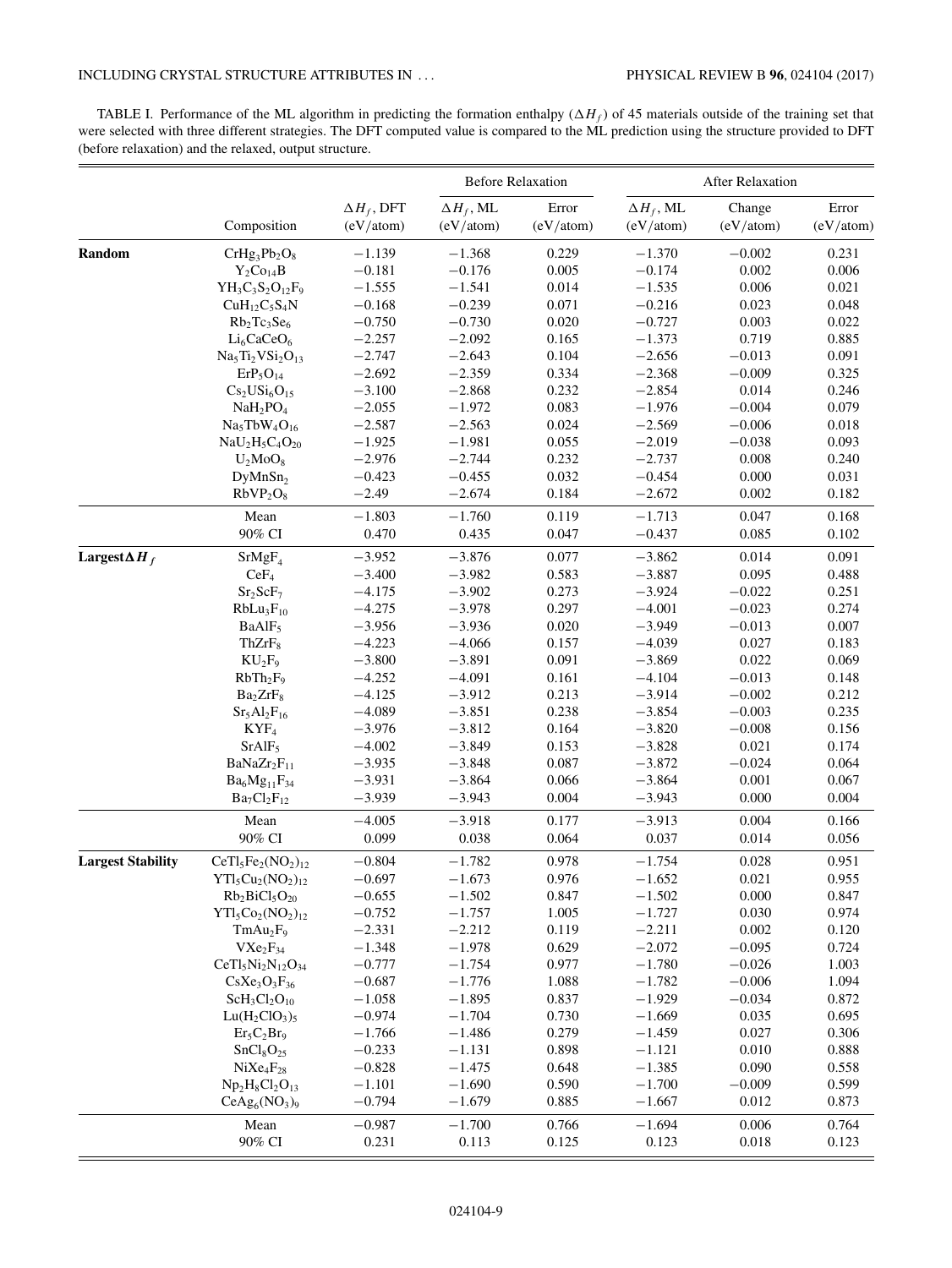<span id="page-9-0"></span>within the 99th percentile of magnitude of errors observed in our cross-validation test. This poor performance suggests that identifying materials based on the difference between ML-predicted formation energy and the energies of competing phases is problematic. Consequently, we recommend either searching for new stable materials by selecting those with large formation energies or directly predicting the stability with reference to other phases.

Overall, this validation test was particularly successful. We observed formation energy errors of approximately 125 meV*/*atom for randomly selected materials and successfully located materials with exceptionally low formation enthalpies. In these cases, making the ML predictions required only a tiny fraction of the tens of thousands of CPU hours of DFT calculations necessary to validate them for these limited test cases. It is also worth emphasizing that these high accuracies were achieved without knowledge of the equilibrium DFT geometry. Across all 45 predictions, the mean absolute difference between the prediction of our model with the initial guess provided to DFT and with the fully relaxed structure was only 35 ± 27 meV*/*atom—below the error expected in the prediction from the cross-validation experiment at 80 meV*/*atom and those observed in this section  $(354 \pm 87 \text{ meV/atom})$ . This result demonstrates that our models can be used effectively when only an approximate model of the relaxed geometry is known—a very important feature when searching for new crystalline materials using ML.

#### **B. Application to combinatorial searches**

To test how our models could be applied to the highthroughput materials discovery process, we simulated the results of searching for new compounds based on several common crystal structures. First, we trained each model using data from all 32 111 compounds in the OQMD that are based on entries from the ICSD. We used only the ICSD entries as a training set because it is not computationally feasible to train the PRDF and CM models on the entire OQMD. Then, we used this model to evaluate the formation enthalpies of all entries in the OQMD with the B2,  $L1_0$ , and orthorhombically distorted perovskite crystal structures. To simulate how this model would be used in practice, we evaluated the formation energy of the compound using the same input geometry provided to the DFT calculation: simply the original prototype structure with new elements substituted in. In contrast to Sec. [IV A,](#page-7-0) the inputs to this model emulate a "structure prediction" use case for ML, where no experimental data about the structure is known. These three structural prototypes were chosen as separate test cases to sample structures that have a variety of local environments and that are known to be stable for compounds with both metallic and ionic bonding. Furthermore, the B2 and  $L1_0$  datasets were created by generating all possible combinations of elements into the structure, which is useful for testing the ability of the model to evaluate a broad range of chemistries. In contrast, the orthorhombic perovskite dataset is limited to only  $\rm{ABO_3}$  metal oxides and predominately includes materials with negative formation enthalpies, which will allow us to evaluate the performance over a more-restricted space. Additionally, the orthorhombic perovskite is the structure with



FIG. 8. Comparison of the ability of different ML methods to rank different types of compounds based on DFT formation energy, measured using two different metrics. (a) The Kendall *τ* ranking correlation coefficient, which is based on how well the model ranks the entire dataset. A correlation value of 1.0 corresponds to perfect ranking. (b) The number of the 100 compounds with the lowest DFT formation energy that were predicted by the model to be within the lowest 100 compounds. Each model was trained on the DFT-predicted formation energy of 32 111 inorganic compounds from the ICSD. The solid bar indicates the ranking performance using the input structure provided to DFT. Black outline around each bar indicates the ranking accuracy when provided with the fully relaxed output from DFT.

the largest number of structural degrees of freedom available in the large numbers from the OQMD, which will allow us to better test the effect of structural relaxation on prediction accuracy.

To evaluate the ability of each ML algorithm to rank compounds from most to least stable, we measured the Kendall *τ* ranking correlation coefficient between the predicted and actual formation enthalpies for each prototype structure. The Kendall  $\tau$ , which is defined as the difference in the fraction of pairs in a list that are correctly and incorrectly ordered [\[67\]](#page-11-0), allows us to understand how well the algorithm could be employed to identify compounds that are likely to be stable. As shown in Fig.  $8(a)$ , the model created using our new method has the highest ranking correlation coefficient for all three considered test cases. For the  $L1_0$  structure, our model performs twice as well as the CM model and almost three times better than the PRDF model; the differences are similarly large in the B2 test case.

The performance for all three ML methods was best for the perovskite test case, where the dataset was restricted to metal oxides with mostly (99.3%) negative formation enthalpies. In that example, our model had very strong ranking performance—an 85% success rate. This exceptional ranking performance is likely a result of the dataset containing mostly materials that have negative formation enthalpies. If we repeat the ranking test for B1 and  $L1_0$  with only compounds with negative formation enthalpies, we observe improved performance for all three ML techniques. The improved performance on a dataset containing only materials with negative formation enthalpies is consistent with our previous finding that the model performs worst for materials with positive formation enthalpies [see Fig.  $5(a)$ ]. Consequently, we propose that the selection performance of each model could be improved by first screening the space based on heuristic chemical rules (e.g., are the elements in reasonable oxidation states?). This could eliminate compounds that are more likely to be extremely unstable at the risk of potentially missing exciting materials with elements in surprising oxidation states (as in Ref. [\[29\]](#page-11-0)).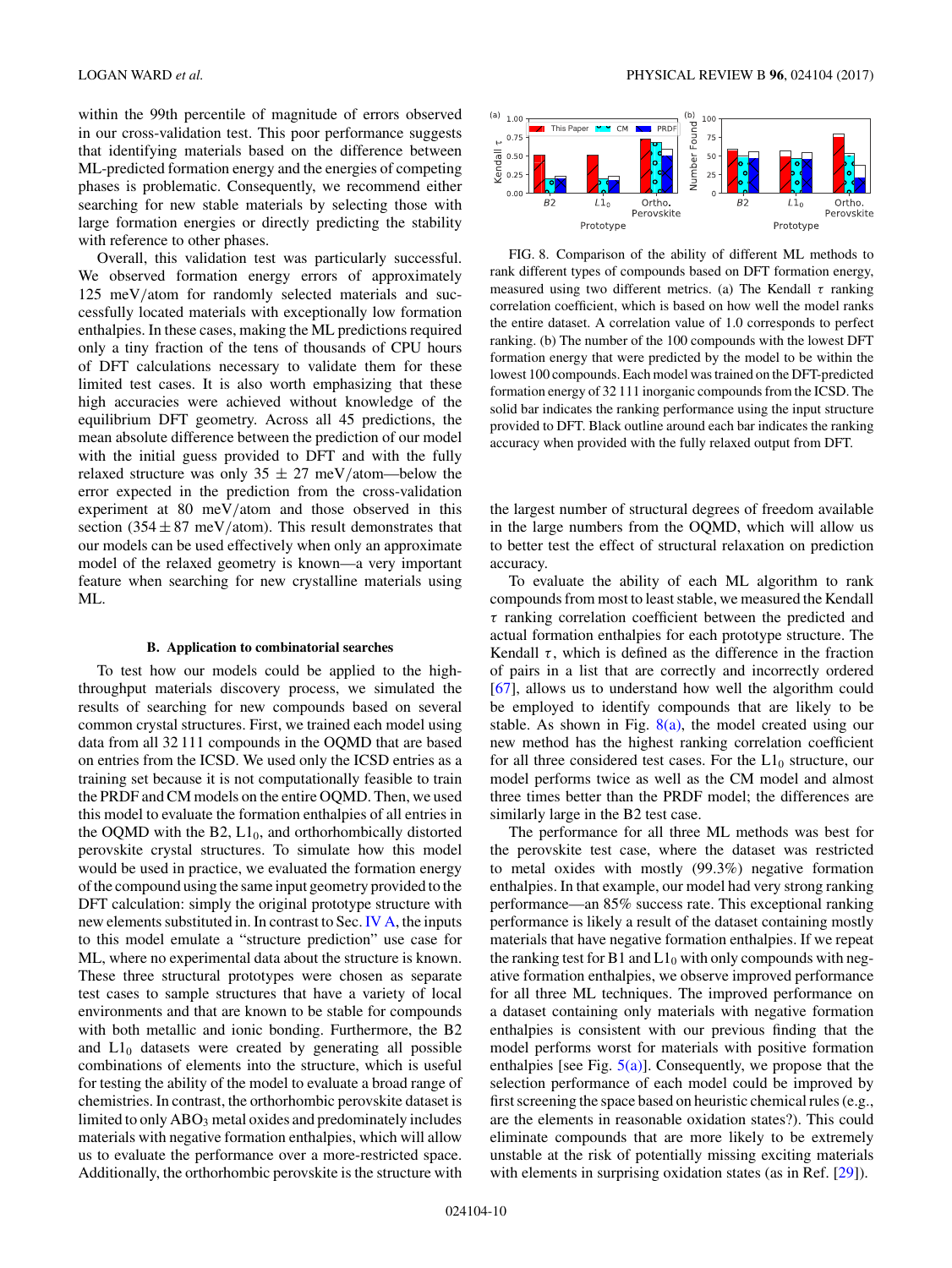<span id="page-10-0"></span>One factor leading to improved performance of our method is the insensitivity of our representation to changes in volume. In the case of B2, the only degree of freedom in the crystal structure is the volume. Consequently, our predictions are not dependent on the quality of the initial guess for the equilibrium volume. Incidentally, the accuracy of the CM method is also only negligibly affected. In contrast, the predictive accuracy of the PRDF method increases significantly when we use the final, fully relaxed geometry as input to the model. For our other two test cases— $L1_0$  and orthorhombic perovskite—the predicted enthalpies depend upon relaxation because there is more than one degree of freedom in the structure. Even so, the mean change between the initial and final structures in the predicted  $\Delta H_f$  is approximately 65 meV/atom, and the correlation coefficient between the two predictions is approximately 99% for both structure types. Correspondingly, the ranking performance only changes slightly. Considering both this fact and the highest Kendall  $\tau$  ranking coefficient, we conclude our model is the best choice for this ranking task.

In practice, these ML models might only be used to select the entries with the lowest predicted formation enthalpy. To measure the ability of each model to identify entries with the largest formation enthalpies, we measured the number of entries predicted by our ML model to have the 100 largest formation enthalpies that were within the top 100 of the test set. As shown in Fig.  $8(b)$ , the model created using our method performs the best per this metric for all three cases, and over half of the predictions made with our model are actually within the top 100. What this high predictive accuracy suggests is that it is possible to use a ML model trained on data with dissimilar crystal structures (e.g., the entire OQMD) to predict stable compounds with a target crystal structure without having to first create a new, problem-specific training set—as is common practice in previous ML-assisted searches for stable compounds [\[29,40,41,68\]](#page-11-0). Our method can also be used to predict the stability of compounds with infrequently observed structure types, a limitation of crystal structure prediction methods that search for correlations between energies of commonly occurring prototypes [\[22,69–71\]](#page-11-0). By using existing data and our ML technique, we can quickly make predictions of which materials are most likely to be stable and use that knowledge to accelerate high-throughput DFT searches for new materials.

#### **V. CONCLUSIONS**

In this paper, we present a strategy for predicting the formation energy of crystalline, inorganic compounds using characteristics derived from the Voronoi tessellation of its structure and ML. We demonstrate that these models are more accurate in cross validation and better at ranking unseen compounds from most to least stable than those produced using the CM [\[30\]](#page-11-0) and PRDF [\[42\]](#page-11-0) methods and equivalently as fast. Furthermore, we show that our model is learning the effect of structure on formation enthalpy and can accurately predict the formation enthalpy of materials without knowledge of the fully equilibrated crystal structure. Provided the high predictive accuracy of this method and the ability to utilize large training datasets, we envision it will be possible to employ this method to identify new, stable materials at a low computational cost.

### **ACKNOWLEDGMENTS**

This work was performed under the following financial assistance Award 70NANB14H012 from U.S. Department of Commerce, National Institute of Standards and Technology as part of the Center for Hierarchical Materials Design (CHiMaD). V.I.H. was supported by NSF Grant No. DMR-1309957. The authors also thank Gus Hart for an insightful discussion on deformation stability and Voronoi tessellations and Vancho Kocevski for his helpful comments on the manuscript.

- [1] A. Jain, S. P. Ong, G. Hautier, W. Chen, W. D. Richards, S. Dacek, S. Cholia, D. Gunter, D. Skinner, G. Ceder, and K. A. Persson, [APL Mater.](https://doi.org/10.1063/1.4812323) **[1](https://doi.org/10.1063/1.4812323)**, [011002](https://doi.org/10.1063/1.4812323) [\(2013\)](https://doi.org/10.1063/1.4812323).
- [2] S. Curtarolo, G. L. W. Hart, M. B. Nardelli, N. Mingo, S. Sanvito, and O. Levy, [Nat. Mater.](https://doi.org/10.1038/nmat3568) **[12](https://doi.org/10.1038/nmat3568)**, [191](https://doi.org/10.1038/nmat3568) [\(2013\)](https://doi.org/10.1038/nmat3568).
- [3] G. Ceder and K. Persson, [Sci. Am.](https://doi.org/10.1038/scientificamerican1213-36) **[309](https://doi.org/10.1038/scientificamerican1213-36)**, [36](https://doi.org/10.1038/scientificamerican1213-36) [\(2013\)](https://doi.org/10.1038/scientificamerican1213-36).
- [4] S. Kirklin, J. E. Saal, B. Meredig, A. Thompson, J. W. Doak, M. Aykol, S. Rühl, and C. Wolverton, [npj Comput. Mater.](https://doi.org/10.1038/npjcompumats.2015.10) **[1](https://doi.org/10.1038/npjcompumats.2015.10)**, [15010](https://doi.org/10.1038/npjcompumats.2015.10) [\(2015\)](https://doi.org/10.1038/npjcompumats.2015.10).
- [5] J. E. Saal, S. Kirklin, M. Aykol, B. Meredig, and C. Wolverton, [JOM](https://doi.org/10.1007/s11837-013-0755-4) **[65](https://doi.org/10.1007/s11837-013-0755-4)**, [1501](https://doi.org/10.1007/s11837-013-0755-4) [\(2013\)](https://doi.org/10.1007/s11837-013-0755-4).
- [6] J. Hachmann, R. Olivares-Amaya, S. Atahan-Evrenk, C. Amador-Bedolla, R. S. Sánchez-Carrera, A. Gold-Parker, L. [Vogt, A. M. Brockway, and A. Aspuru-Guzik,](https://doi.org/10.1021/jz200866s) J. Phys. Chem. Lett. **[2](https://doi.org/10.1021/jz200866s)**, [2241](https://doi.org/10.1021/jz200866s) [\(2011\)](https://doi.org/10.1021/jz200866s).
- [7] S. Curtarolo, W. Setyawan, S. Wang, J. Xue, K. Yang, R. H. Taylor, L. J. Nelson, G. L. W. Hart, S. Sanvito, M. Buongiorno-Nardelli, N. Mingo, and O. Levy, [Comput. Mater. Sci.](https://doi.org/10.1016/j.commatsci.2012.02.002) **[58](https://doi.org/10.1016/j.commatsci.2012.02.002)**, [227](https://doi.org/10.1016/j.commatsci.2012.02.002) [\(2012\)](https://doi.org/10.1016/j.commatsci.2012.02.002).
- [8] X. Qu, A. Jain, N. N. Rajput, L. Cheng, Y. Zhang, S. P. Ong, M. [Brafman, E. Maginn, L. A. Curtiss, and K. A. Persson,](https://doi.org/10.1016/j.commatsci.2015.02.050) Comput. Mater. Sci. **[103](https://doi.org/10.1016/j.commatsci.2015.02.050)**, [56](https://doi.org/10.1016/j.commatsci.2015.02.050) [\(2015\)](https://doi.org/10.1016/j.commatsci.2015.02.050).
- [9] G. Pizzi, A. Cepellotti, R. Sabatini, N. Marzari, and B. Kozinsky, [Comput. Mater. Sci.](https://doi.org/10.1016/j.commatsci.2015.09.013) **[111](https://doi.org/10.1016/j.commatsci.2015.09.013)**, [218](https://doi.org/10.1016/j.commatsci.2015.09.013) [\(2016\)](https://doi.org/10.1016/j.commatsci.2015.09.013).
- [10] [http://nomad-repository.eu/cms/.](http://nomad-repository.eu/cms/)
- [11] S. S. Borysov, R. M. Geilhufe, and A. V. Balatsky, [PLoS One](https://doi.org/10.1371/journal.pone.0171501) **[12](https://doi.org/10.1371/journal.pone.0171501)**, [e0171501](https://doi.org/10.1371/journal.pone.0171501) [\(2017\)](https://doi.org/10.1371/journal.pone.0171501).
- [12] H. Chen, G. Hautier, A. Jain, C. Moore, B. Kang, R. Doe, L. Wu, Y. Zhu, Y. Tang, and G. Ceder, [Chem. Mater.](https://doi.org/10.1021/cm203243x) **[24](https://doi.org/10.1021/cm203243x)**, [2009](https://doi.org/10.1021/cm203243x) [\(2012\)](https://doi.org/10.1021/cm203243x).
- [13] S. Kirklin, B. Meredig, and C. Wolverton, [Adv. Energy Mater.](https://doi.org/10.1002/aenm.201200593) **[3](https://doi.org/10.1002/aenm.201200593)**, [252](https://doi.org/10.1002/aenm.201200593) [\(2013\)](https://doi.org/10.1002/aenm.201200593).
- [14] R. Gautier, X. Zhang, L. Hu, L. Yu, Y. Lin, T. O. L. Sunde, D. Chon, K. R. Poeppelmeier, and A. Zunger, [Nat. Chem.](https://doi.org/10.1038/nchem.2207) **[7](https://doi.org/10.1038/nchem.2207)**, [308](https://doi.org/10.1038/nchem.2207) [\(2015\)](https://doi.org/10.1038/nchem.2207).
- [15] [G. L. W. Hart, S. Curtarolo, T. B. Massalski, and O. Levy,](https://doi.org/10.1103/PhysRevX.3.041035) *Phys.* Rev. X **[3](https://doi.org/10.1103/PhysRevX.3.041035)**, [041035](https://doi.org/10.1103/PhysRevX.3.041035) [\(2013\)](https://doi.org/10.1103/PhysRevX.3.041035).
- [16] I. E. Castelli, T. Olsen, S. Datta, D. D. Landis, S. Dahl, K. S. Thygesen, and K. W. Jacobsen, [Energy Environ. Sci.](https://doi.org/10.1039/C1EE02717D) **[5](https://doi.org/10.1039/C1EE02717D)**, [5814](https://doi.org/10.1039/C1EE02717D) [\(2012\)](https://doi.org/10.1039/C1EE02717D).
- [17] W. Chen, J.-H. Pöhls, G. Hautier, D. Broberg, S. Bajaj, U. Aydemir, Z. M. Gibbs, H. Zhu, M. Asta, G. J. Snyder, B. [Meredig, M. A. White, K. Persson, and A. Jain,](https://doi.org/10.1039/C5TC04339E) J. Mater. Chem. C **[4](https://doi.org/10.1039/C5TC04339E)**, [4414](https://doi.org/10.1039/C5TC04339E) [\(2016\)](https://doi.org/10.1039/C5TC04339E).